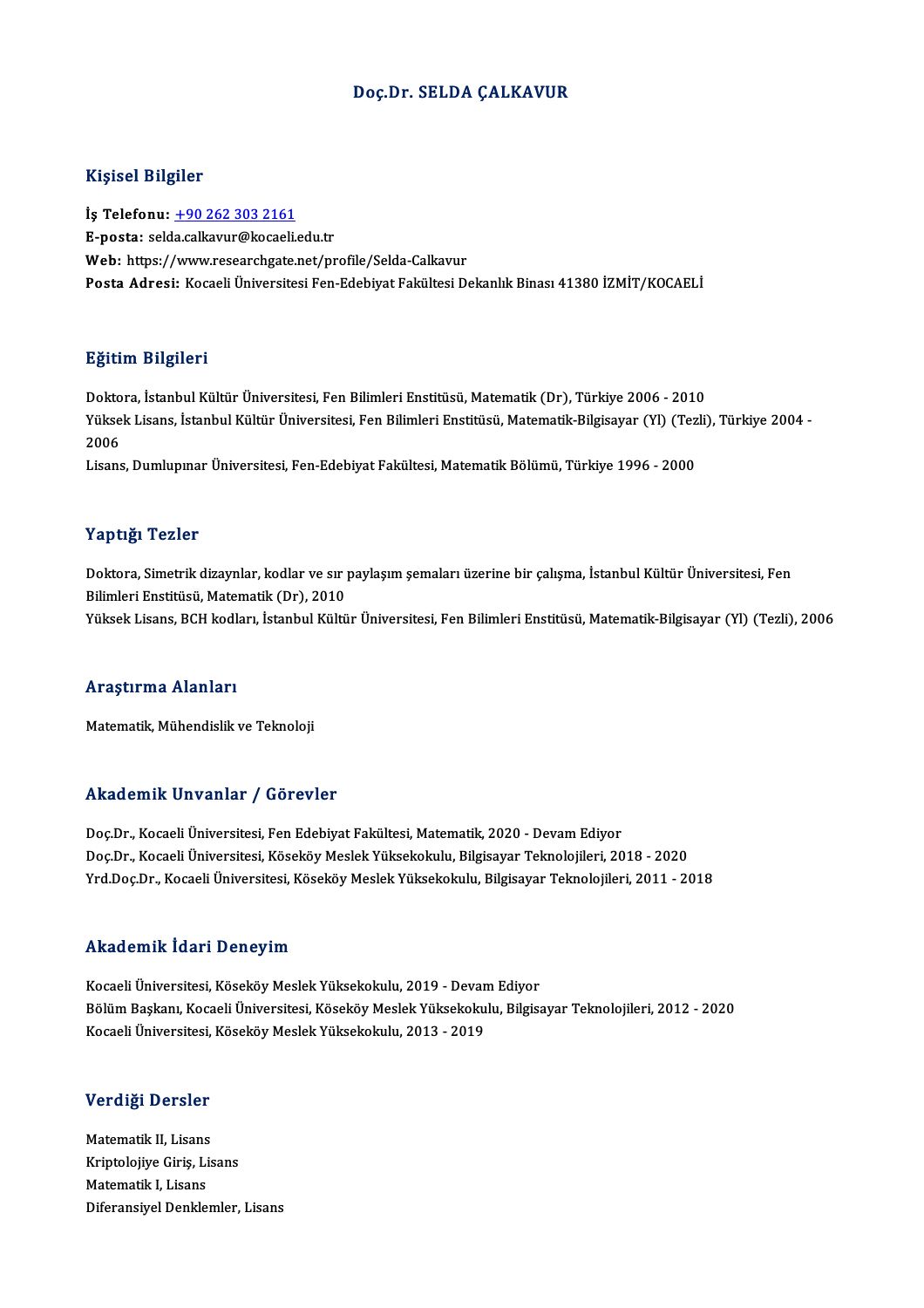Kodlama Teorisi, Yüksek Lisans<br>Yüksek Lisans Seminer, Yüksek L Yüksek Lisans Seminer, Yüksek Lisans<br>Matematik I, Lisans Kodlama Teorisi, Yü<br>Yüksek Lisans Semi<br>Matematik I, Lisans<br>Diforansiyal Denkla Yüksek Lisans Seminer, Yüksek I<br>Matematik I, Lisans<br>Diferansiyel Denklemler, Lisans<br>Kodlama Teorisine Ciris, Lisans Matematik I, Lisans<br>Diferansiyel Denklemler, Lisans<br>Kodlama Teorisine Giriş, Lisans<br>Uzmanlık Alan Dersi, Vüksek Lis Diferansiyel Denklemler, Lisans<br>Kodlama Teorisine Giriş, Lisans<br>Uzmanlık Alan Dersi, Yüksek Lisans<br>Lineer Cebir, Lisans Kodlama Teorisine Giriş, Lisans<br>Uzmanlık Alan Dersi, Yüksek Lis<br>Lineer Cebir, Lisans Uzmanlık Alan Dersi,<br>Lineer Cebir, Lisans<br>Matematik II, Lisans<br>Lineer Cebir, Lisans Lineer Cebir, Lisans<br>Matematik II, Lisans<br>Lineer Cebir, Lisans<br>Matematik I, Lisans Matematik II, Lisans<br>Lineer Cebir, Lisans<br>Matematik I, Lisans<br>Lineer Cebir, Lisans Lineer Cebir, Lisans<br>Matematik I, Lisans<br>Lineer Cebir, Lisans Diferensiyel Denklemler, Lisans Diferensiyel Denklemler, Lisans Diferensiyel Denklemler, Lisans<br>Diferensiyel Denklemler, Lisans<br>Diferensiyel Denklemler, Lisans<br>Matamatik I, Lisans Diferensiyel Denkle<br>Diferensiyel Denkle<br>Matematik I, Lisans<br>Diferensiyel Denkle Diferensiyel Denklemler, Lisans<br>Matematik I, Lisans<br>Diferensiyel Denklemler, Lisans<br>Diferensiyel Denklemler, Lisans Matematik I, Lisans<br>Diferensiyel Denklemler, Lisans<br>Diferensiyel Denklemler, Lisans<br>Matematik I, Lisans Diferensiyel Denkle<br>Diferensiyel Denkle<br>Matematik I, Lisans<br>Kesikli Matematik I Diferensiyel Denklemler, Lisans<br>Matematik I, Lisans<br>Kesikli Matematik, Lisans Matematik I, Lisans KodlamaTeorisi,YüksekLisans

### Yönetilen Tezler

Çalkavur S.,SırGörüntüPaylaşımŞemalarıÜzerineBir Çalışma,YüksekLisans,F.Mola(Öğrenci),2018

### JüriÜyelikleri

Jüri Üyelikleri<br>Doktora Yeterlik Sınavı, Doktora Yeterlik Sınavı, Sakarya Üniversitesi, Temmuz, 2020<br>Akademik Kadneva Atama, Akademik Kadneva Atama, Kasaeli Üniversitesi, Harinan, 20 yarr Oyommorr<br>Doktora Yeterlik Sınavı, Doktora Yeterlik Sınavı, Sakarya Üniversitesi, Temmuz, 2020<br>Akademik Kadroya Atama, Akademik Kadroya Atama, Kocaeli Üniversitesi, Haziran, 2020<br>Akademik Kadroya Atama, Akademik Kadroy Doktora Yeterlik Sınavı, Doktora Yeterlik Sınavı, Sakarya Üniversitesi, Temmuz, 2020<br>Akademik Kadroya Atama, Akademik Kadroya Atama, Kocaeli Üniversitesi, Haziran, 20.<br>Akademik Kadroya Atama, Akademik Kadroya Atama, Kocael Akademik Kadroya Atama, Akademik Kadroya Atama, Kocaeli Üniversitesi, Haziran, 2020<br>Akademik Kadroya Atama, Akademik Kadroya Atama, Kocaeli Üniversitesi, Eylül, 2019<br>Tez Savunma (Yüksek Lisans), Tez Savunma (Yüksek Lisans) Akademik Kadroya Atama, Akademik Kadroya Atama, Kocaeli Üniversitesi, Eylül, 20<br>Tez Savunma (Yüksek Lisans), Tez Savunma (Yüksek Lisans), Kocaeli Üniversitesi,<br>Doktora Yeterlik Sınavı, Doktora Yeterlik Sınavı, Sakarya Üniv Tez Savunma (Yüksek Lisans), Tez Savunma (Yüksek Lisans), Kocaeli Üniversitesi, Mayıs, 2018<br>Doktora Yeterlik Sınavı, Doktora Yeterlik Sınavı, Sakarya Üniversitesi, Nisan, 2018<br>Tez Savunma (Yüksek Lisans), Tez Savunma (Yüks Tez Savunma (Yüksek Lisans), Tez Savunma (Yüksek Lisans), Sakarya Üniversitesi, Ocak, 2018<br>SCI, SSCI ve AHCI İndekslerine Giren Dergilerde Yayınlanan Makaleler

- CI, SSCI ve AHCI İndekslerine Giren Dergilerde Yayınlanan Makaleler<br>I. Public-Key Cryptosystems and Bounded Distance Decoding of Linear Codes<br>Collowy S Public-Key<br>Public-Key<br>Çalkavur S. Public-Key Cryptosystems and Bounded Distance Decoding of Linear C<br>Calkavur S.<br>Entropy, cilt.24, sa.4, ss.498-508, 2022 (SCI Expanded İndekslerine Giren Dergi)<br>Segrat Sharing, Zare Sum Sata, and Hamming Codes. Calkavur S.<br>Entropy, cilt.24, sa.4, ss.498-508, 2022 (SCI Expanded Inde II. Secret Sharing, Zero Sum Sets, and Hamming Codes<br>Calkavur S., Solé P. Entropy, cilt.24, sa.4, ss.498-508, 2022 (SCI Expanded Indekslerine Giren Dergi) MATHEMATICS, cilt.8, ss.1644-1651, 2020 (SCI İndekslerine Giren Dergi) Calkavur S., Solé P.<br>MATHEMATICS, cilt.8, ss.1644-1651, 2020 (SCI İndekslerine Giren Dergi)<br>III. A New Secret Sharing Scheme Based on Polynomials over Finite Fields MATHEMATICS, cilt.8, ss.1644-16<br>A New Secret Sharing Scheme<br>Calkavur S., Solé P., Bonnecaze A. A New Secret Sharing Scheme Based on Polynomials over<br>Calkavur S., Solé P., Bonnecaze A.<br>MATHEMATICS, cilt.8, ss.1-5, 2020 (SCI İndekslerine Giren Dergi)<br>Seme multiaegrat sharing sahemas over finite fields. Calkavur S., Solé P., Bonnecaze A.<br>MATHEMATICS, cilt.8, ss.1-5, 2020 (SCI İndekslerine Giren D.<br>IV. Some multisecret-sharing schemes over finite fields,
- MATHEMATICS, cil<br><mark>Some multisecre</mark><br>Çalkavur S., Solé P.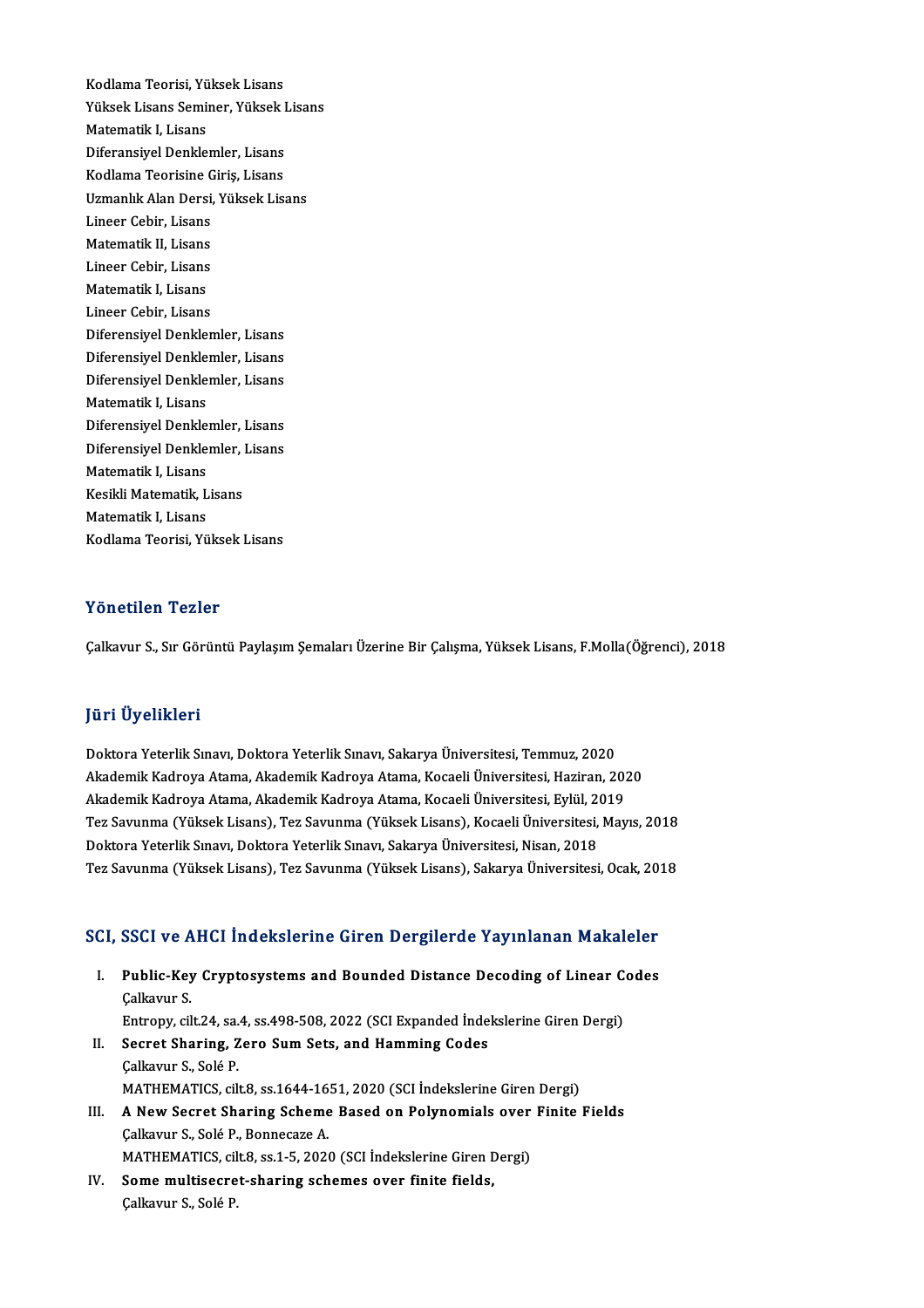MATHEMATICS, cilt.8, ss.272-278, 2020 (SCI İndekslerine Giren Dergi)<br>A Multisegret Sharing Sahama Basad en LCD Cadas

- V. AMultisecret-Sharing Scheme Based on LCD Codes MATHEMATICS, cilt.8, ss.272-278, 2020 (SCI İndekslerine Giren Dergi<br>A Multisecret-Sharing Scheme Based on LCD Codes<br>Alahmadi A., Altassan A., AlKenani A., ÇALKAVUR S., Shoaib H., Sole P.<br>MATUEMATICS. silt 8, ss.2, 2020 (SC Alahmadi A., Altassan A., AlKenani A., ÇALKAVUR S., Shoaib H., Sole P.<br>MATHEMATICS, cilt.8, sa.2, 2020 (SCI İndekslerine Giren Dergi)
- VI. Self-dual codes and orthogonal matrices over large finite fields Shi M., Sok L., Sole P., ÇALKAVUR S. Self-dual codes and orthogonal matrices over large finite fields<br>Shi M., Sok L., Sole P., ÇALKAVUR S.<br>FINITE FIELDS AND THEIR APPLICATIONS, cilt.54, ss.297-314, 2018 (SCI İndekslerine Giren Dergi)<br>Multisesret sharing sehem Shi M., Sok L., Sole P., ÇALKAVUR S.<br>FINITE FIELDS AND THEIR APPLICATIONS, cilt.54, ss.297-314, 2018 (SCI İndekslerine G<br>VII. Multisecret-sharing schemes and bounded distance decoding of linear codes<br>CALKAVUR S. Sole B
- FINITE FIELDS AND 1<br>Multisecret-sharing<br>CALKAVUR S., Sole P.<br>INTERNATIONAL JOU Multisecret-sharing schemes and bounded distance decoding of linear codes<br>ÇALKAVUR S., Sole P.<br>INTERNATIONAL JOURNAL OF COMPUTER MATHEMATICS, cilt.94, sa.1, ss.107-114, 2017 (SCI İndekslerine Giren<br>Dergi) CALKA<br>INTERI<br>Dergi)<br>A Stud INTERNATIONAL JOURNAL OF COMPUTER MATHEMATICS, cilt.94, sa.1, ss.107-114, 2017 (SCI Indekslerine Gir<br>Dergi)<br>VIII. A Study on Minimality of the Codewords in the Dual Code of the Code of a Symmetric (v, k, λ) −<br>Decism
- Dergi)<br>A Study<br>Design<br><sup>Collrouw</sup> A Study o<mark>l</mark><br>Design<br>Çalkavur S.<br>Annlied Me Design<br>Çalkavur S.<br>Applied Mathematics & Information Sciences, cilt.9, sa.6, ss.1-4, 2015 (SCI Expanded İndekslerine Giren Dergi)
	-

# Calkavur S.<br>Applied Mathematics & Information Sciences, cilt.9, sa.6, ss.1-4<br>IX. A Secret Sharing Scheme based on Residue Class Ring<br>Calkavur S. Applied Ma<br>**A Secret S<br>Çalkavur S.<br>Annlied Me**

Applied Mathematics & Information Sciences, cilt.9, sa.4, ss.1-3, 2015 (SCI Expanded Indekslerine Giren Dergi)

# Applied Mathematics & Information Sciences,<br>Diğer Dergilerde Yayınlanan Makaleler

Iger Dergilerde Yayınlanan Makale<br>I. Secure encryption from cyclic codes I. Secure encryption from cyclic codes<br>Calkavur S., Güzeltepe M. Secure encryption from cyclic codes<br>Çalkavur S., Güzeltepe M.<br>Sigma Journal of Engineering and Natural Sciences, cilt.40, sa.2, ss.380-389, 2022 (ESCI İndekslerine Giren Dergi)<br>Soma publis kay eruntesystems over finite fie Calkavur S., Güzeltepe M.<br>Sigma Journal of Engineering and Natural Sciences, cilt.<br>II. Some public-key cryptosystems over finite fields<br>Colliavur S. Sigma Jouri<br>S<mark>ome pub</mark>l<br>Çalkavur S.<br>WSEAS Tre

Calkavur S

II. Some public-key cryptosystems over finite fields<br>Calkavur S.<br>WSEAS Transactions on Information Science and Applications , cilt.19, ss.99-104, 2022 (Diğer Kurumların Hakemli<br>Dergileri) WSEAS Transactions on Information Science and Application<br>Dergileri)<br>III. A New Public-Key Cryptosystem Based on LCD Codes<br>Collramy S

Dergileri)<br>**A New Pul<br><sup>Çalkavur S.<br>Europeon I**</sup> A New Public-Key Cryptosystem Based on LCD Codes<br>Çalkavur S.<br>European Journal of Science and Technology, sa.28, ss.320-324, 2021 (Diğer Kurumların Hakemli Dergileri)<br>The least sayares selutions in linean sades based multis Calkavur S.<br>European Journal of Science and Technology, sa.28, ss.320-324, 2021 (Diğer Kurumların H<br>IV. The least-squares solutions in linear codes based multisecret-sharing approach<br>Calkavur S., Nauman S. K. , Özel C.

European Journal of Science and Technology,<br>The least-squares solutions in linear cod<br>Çalkavur S., Nauman S. K. , Özel C., Zekraoui H.<br>International Journal of Information and Codi: The least-squares solutions in linear codes based multisecret-sharing approach<br>Çalkavur S., Nauman S. K. , Özel C., Zekraoui H.<br>International Journal of Information and Coding Theory, cilt.5, sa.3, ss.290-302, 2020 (Diğer Calkavur S<br>Internation<br>Dergileri)<br>A study o International Journal of Information and Coding Theory, cilt.5, sa.3, ss.2<br>Dergileri)<br>V. A study on multisecret-sharing schemes based on linear codes<br>CALKAVUR S

Dergileri)<br>V. A study on multisecret-sharing schemes based on linear codes<br>CALKAVUR S. A study on multisecret-sharing schemes based on linear codes<br>ÇALKAVUR S.<br>Emerging Science Journal, cilt.4, sa.4, ss.263-271, 2020 (Diğer Kurumların Hakemli Dergileri)<br>The Blakley based secret sharing approach

## VI. The Blakley based secret sharing approach<br>Calkavur S., Molla F.

Emerging Science Jo<br>The Blakley based<br>Çalkavur S., Molla F.<br>Sirma Journal of Eng

The Blakley based secret sharing approach<br>Çalkavur S., Molla F.<br>Sigma Journal of Engineering and Natural Sciences, cilt.37, sa.2, ss.489-494, 2019 (ESCI İndekslerine Giren Dergi)<br>Linear Multisearet Sharing Schames

- VII. Linear Multisecret-Sharing Schemes<br>CALKAVUR S.
- Sigma Journal<br><mark>Linear Multi</mark><br>ÇALKAVUR S.<br><sup>The Online Jou</sup>

Linear Multisecret-Sharing Schemes<br>ÇALKAVUR S.<br>The Online Journal of Science and Technology, cilt.9, sa.2, ss.209-214, 2019 (ESCI İndekslerine Giren Dergi)<br>A Navy Annreach to Construct Segret Sharing Schemes Based on Field

# CALKAVUR S.<br>The Online Journal of Science and Technology, cilt.9, sa.2, ss.209-214, 2019 (ESCI İndekslerin<br>VIII. A New Approach to Construct Secret Sharing Schemes Based on Field Extensions<br>Melle E. Cellisinus S. The Online Journal c<br>**A New Approach t<br>Molla F., Calkavur S.<br>EUROPEAN JOURNA**

A New Approach to Construct Secret Sharing Schemes Based on Field Extensions<br>Molla F., Calkavur S.<br>EUROPEAN JOURNAL OF PURE AND APPLIED MATHEMATICS, cilt.11, sa.2, ss.468-475, 2018 (ESCI İndekslerine<br>Ciron Dergi) Molla F., Calk<br>EUROPEAN J(<br>Giren Dergi)<br>Seenet shari EUROPEAN JOURNAL OF PURE AND APPLIED MATHEMA<br>Giren Dergi)<br>IX. Secret sharing schemes based on extension fields

Giren Derg<br><mark>Secret sh</mark>a<br>Çalkavur S.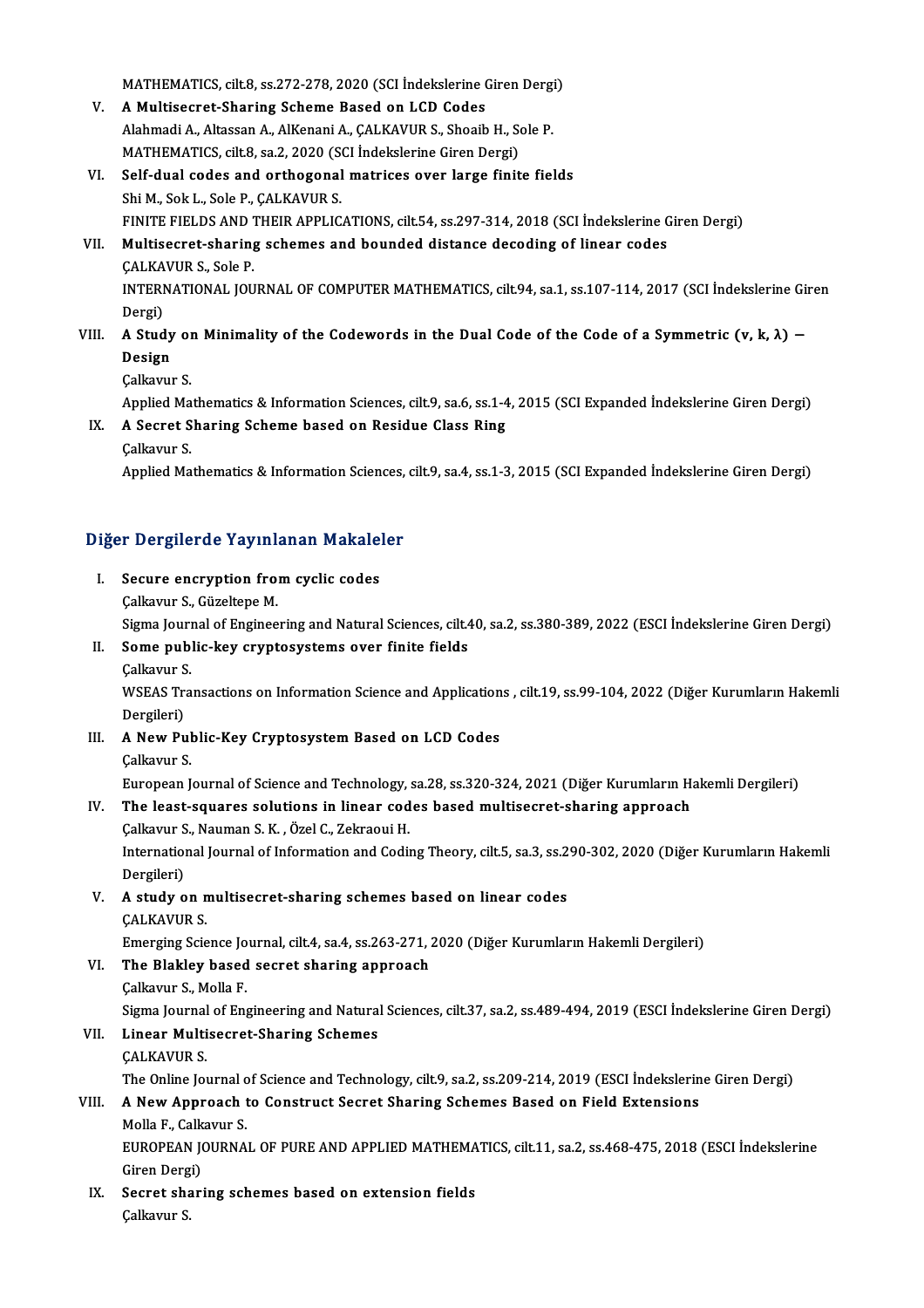EUROPEAN JOURNAL OF PURE AND APPLIED MATHEMATICS, cilt.11, sa.2, ss.410-416, 2018 (ESCI İndekslerine<br>Ciron Dargi) EUROPEAN JO<br>Giren Dergi)<br>Some Alseb EUROPEAN JOURNAL OF PURE AND APPLIED MATHEMATIC:<br>Giren Dergi)<br>X. Some Algebraic (n, n)-Secret Image Sharing Schemes

- Giren Dergi)<br>X. Some Algebraic (n, n)-Secret Image Sharing Schemes<br>Calkavur S. Some Algebraic (n, n)-Secret Image Sharing Schemes<br>Çalkavur S.<br>Applied Mathematical Sciences, cilt.11, sa.56, ss.2807-2815, 2017 (Diğer Kurumların Hakemli Dergileri)<br>Some Secret Sharing Schemes Based on the Finite Fields
- XI. Some Secret Sharing Schemes Based on the Finite Fields Applied Mathe<br>Some Secret<br>ÇALKAVUR S.<br>Computer Tec

Computer Technology and Application, cilt.7, ss.269-272, 2016 (Diğer Kurumların Hakemli Dergileri)

#### XII. Secret Sharing Schemes and Syndrome Decoding ÇALKAVURS.

Secret Sharing Schemes and Syndrome Decoding<br>ÇALKAVUR S.<br>Journal of Mathematics and Statistical Science, cilt.2, sa.12, ss.741-750, 2016 (Diğer Kurumların Hakemli Dergileri)

XIII. A New Method to Construct Secret Sharing Schemes Based on Linear Codes CALKAVUR S. Journal of Ma<br>**A New Meth<br>CALKAVUR S.**<br>Journal of Cor A New Method to Construct Secret Sharing Schemes Based on Linear Codes<br>CALKAVUR S.<br>Journal of Computer Technology and Application, cilt.5, sa.2, 2015 (Diğer Kurumların Hakemli Dergileri)<br>Segret Sharing Schemes Based on the

CALKAVUR S.<br>Journal of Computer Technology and Application, cilt.5, sa.2, 2015 (Diğer Kurumların Hakemli Dergileri)<br>XIV. Secret Sharing Schemes Based on the Dual Code of the Code of a Symmetric , (ν k, λ) − Design and<br> **Journal of Computer Te<br>Secret Sharing Scher<br>Minimal Access Sets<br>Callramn S** Secret Sha<br>Minimal A<br>Çalkavur S.<br>Journal of G Minimal Access Sets<br>Çalkavur S.<br>Journal of Computer Technology and Application,, cilt.2, sa.5, ss.1-7, 2015 (Diğer Kurumların Hakemli Dergileri)

Calkavur S.<br>Journal of Computer Technology and Application,, cilt.2, sa.5, ss.1-7, 2015 (D<br>XV. A Secret Sharing Scheme Based on a Symmetric v k lambda Design<br>CALKAVUR S Journal of Cor<br>A Secret Sha<br>ÇALKAVUR S.<br>International

A Secret Sharing Scheme Based on a Symmetric v k lambda Design<br>ÇALKAVUR S.<br>International Journal of Engineering Science and Innovative Technology (IJESIT), cilt.3, sa.4, ss.512-514, 2014<br>(Diğer Kurumların Hakemli Dergileri CALKAVUR S.<br>International Journal of Engineering So<br>(Diğer Kurumların Hakemli Dergileri)<br>A Sosrat Sharing Sobome Based or International Journal of Engineering Science and Innovative<br>(Diğer Kurumların Hakemli Dergileri)<br>XVI. A Secret Sharing Scheme Based on the Cyclic Groups

(Diğer Kurum<br>A Secret Sha<br>ÇALKAVUR S.<br>International

A Secret Sharing Scheme Based on the Cyclic Groups<br>ÇALKAVUR S.<br>International Journal of Engineering Science and Innovative Technology (IJESIT), cilt.3, sa.3, ss.320-323, 2014<br>(Diğer Kurumların Hakemli Dergileri) CALKAVUR S.<br>International Journal of Engineering So<br>(Diğer Kurumların Hakemli Dergileri)<br>The Bolation Between the Socret S International Journal of Engineering Science and Innovative Technology (IJESIT), cilt.3, sa.3, ss.320-323, 2014<br>(Diğer Kurumların Hakemli Dergileri)<br>XVII. The Relation Between the Secret Sharing Schemes Based on Linear Cod

## (Diğer Kuri<br>**The Relati**<br>Çalkavur S.<br>Pensee Jou The Relation Between the Secret Sharing Schemes Based on Linear Codes<br>Çalkavur S.<br>Pensee Journal, cilt.76, sa.4, ss.292-295, 2014 (Diğer Kurumların Hakemli Dergileri)<br>Binary Gyalia Codes and Minimal Codewards Calkavur S.<br>Pensee Journal, cilt.76, sa.4, ss.292-295, 2014 (Diğe<br>XVIII. Binary Cyclic Codes and Minimal Codewords

# Pensee Joul<br>Binary Cyo<br>Çalkavur S.<br>Computer <sup>J</sup>

Binary Cyclic Codes and Minimal Codewords<br>Calkavur S.<br>Computer Technology and Application, cilt.4, sa.9, ss.486-489, 2013 (Diğer Kurumların Hakemli Dergileri)<br>A Belstionship Between the Weight Enumerators and Minimal Codew

# Calkavur S.<br>Computer Technology and Application, cilt.4, sa.9, ss.486-489, 2013 (Diğer Kurumlaı<br>XIX. A Relationship Between the Weight Enumerators and Minimal Codewords<br>Calkavur S. Computer 1<br>**A Relation<br>Çalkavur S.**<br>Journal of N

A Relationship Between the Weight Enumerators and Minimal Codewords<br>Çalkavur S.<br>Journal of Mathematics and System Science, cilt.3, sa.8, ss.409-411, 2013 (Diğer Kurumların Hakemli Dergileri)<br>A Study on Minimal Godewords in

## XX. A Study on Minimal Codewords in the Hamming Codes<br>Calkavur S. Journal of N<br>**A Study of**<br>Çalkavur S.<br>Journal of N

Journal of Mathematics and System Science, cilt.3, sa.6, ss.279-281, 2013 (Diğer Kurumların Hakemli Dergileri)

## Kitap & Kitap Bölümleri

I. Code Based Secret Sharing Schemes Çalkavur S.,BonnecazeA.,CruzR.D. ,SoléP. Code Based Secret Sharing Schemes<br>Çalkavur S., Bonnecaze A., Cruz R. D., Solé P.<br>World Scientific Publishing, Singapore, 2022<br>A. Study on Multisearst Sharing Schemes

## II. A Study on Multisecret-Sharing Schemes Based on Linear Codes<br>Calkavur S. World Scien<br>**A Study of**<br>Çalkavur S.<br>Now Trend

New Trends in Technical, Natural Sciences, Engineering and Health Sciences, Prof. Qurban QUASIMOV,Ph.D. Assoc. Prof. Mirvari AGAYEVA,Ph.D, Editör, Duval House Publishing / Les Éditions Duval, Inc., İzmir, ss.65-73, 2022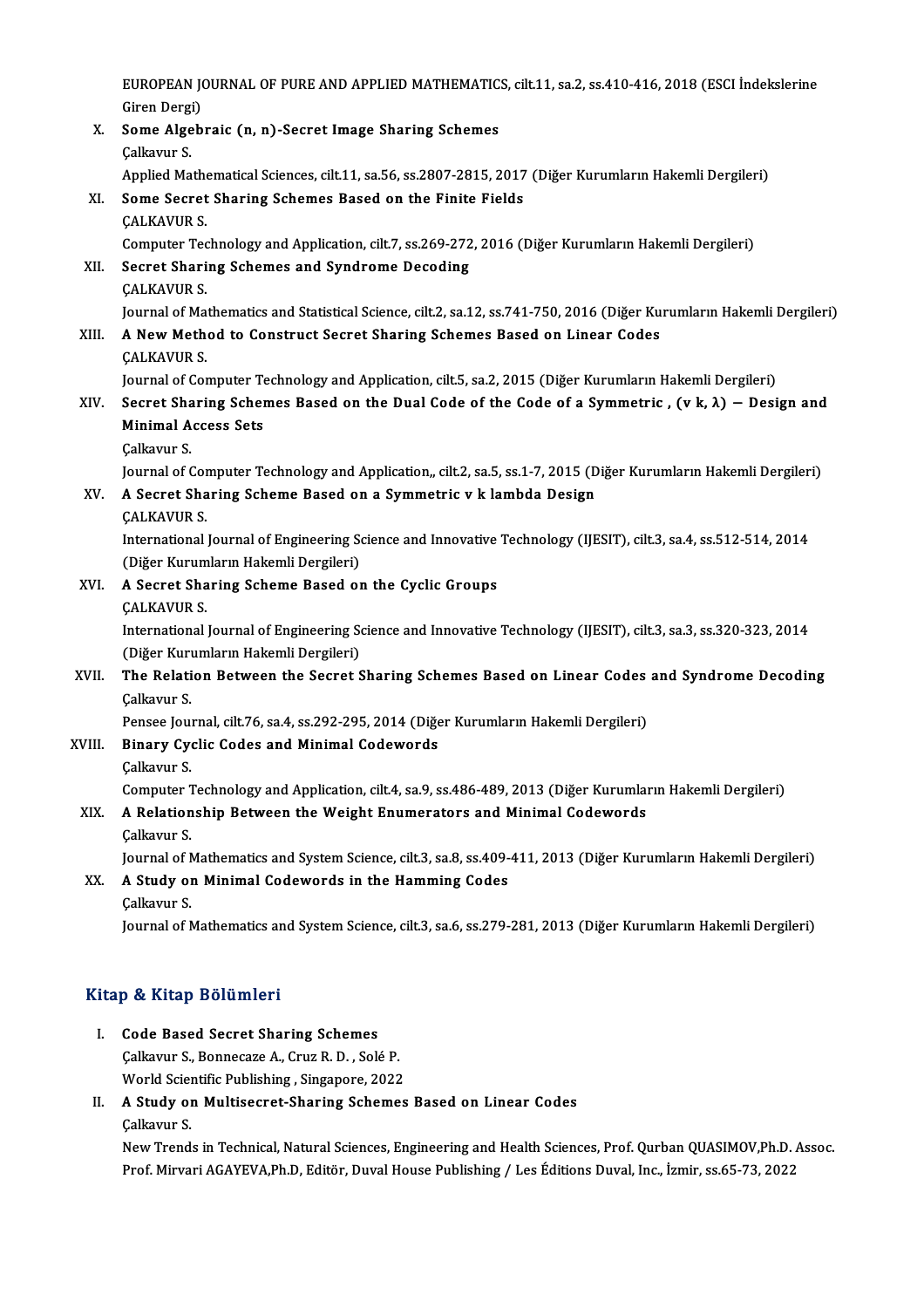# Hakemli Kongre / Sempozyum Bildiri Kitaplarında Yer Alan Yayınlar<br>Hakemli Kongre / Sempozyum Bildiri Kitaplarında Yer Alan Yayınlar

| Hakemli Kongre / Sempozyum Bildiri Kitaplarında Yer Alan Yayınlar |                                                                                                                                                                                      |
|-------------------------------------------------------------------|--------------------------------------------------------------------------------------------------------------------------------------------------------------------------------------|
| L.                                                                | The McEliece Based Public-key Cryptosystem Approach<br>Çalkavur S., Akıntürk M. K.                                                                                                   |
| П.                                                                | 5. International Conference on Life and Engineering Sciences, Antalya, Türkiye, 19 - 22 Mayıs 2022, ss.98<br>The polynomials over finite fields based public-key encryption approach |
|                                                                   | Çalkavur S<br>n 1st International Conference on Engineering and Applied Natural Sciences, Konya, Türkiye, 10 - 13 Mayıs 2022,<br>ss 45-51                                            |
| III.                                                              | Secure Encryption over the Ring F2+uF2+vF2+uvF2<br>Şolt N., Çalkavur S., Güzeltepe M.                                                                                                |
|                                                                   | 2nd International Conference on Applied Engineering and Natural Sciences, Konya, Türkiye, 10 - 13 Mart 2022,<br>ss 50-54                                                             |
| IV.                                                               | A new public-key cryptosystem based on LCD codes<br>Çalkavur S                                                                                                                       |
|                                                                   | 1st International Conference on Applied Engineering and Natural Sciences, Konya, Türkiye, 1 - 03 Kasım 2021,<br>cilt 1, sa 1, ss 320-324                                             |
| V.                                                                | Multisecret-Sharing Schemes with Symmetric Designs<br>Çalkavur S., Özel C.                                                                                                           |
| VI.                                                               | InternationalScience and Technology Conference, Praha, Çek Cumhuriyeti, 2 - 05 Temmuz 2019<br><b>Linear Multisecret-Sharing Schemes</b><br><b>CALKAVUR S</b>                         |
| VII.                                                              | International Science and Technology Conference, Paris, Fransa, 18 - 21 Temmuz 2018<br>A Study on Multisecret-Sharing Schemes                                                        |
|                                                                   | <b>ÇALKAVUR S</b><br>5th International Conference on Pure and Applied, Sciences: Sustainable, Dubai, Birleşik Arap Emirlikleri, 28 - 30                                              |
| VIII.                                                             | Haziran 2018<br>Secret Sharing Schemes Based on Extension Fields<br><b>ÇALKAVUR S</b>                                                                                                |
|                                                                   | IECMSA 2017 (International Eurasian Conference on Mathematical Sciences and Applications, Budapest,<br>Macaristan, 15 - 18 Ağustos 2017                                              |
| IX.                                                               | Secret Sharing Schemes and Syndrome Decoding<br>Çalkavur S                                                                                                                           |
|                                                                   | The 5th International Conference on Control and Optimization with Industrial Applications, Baku, Azerbaycan, 27 -<br>29 Ağustos 2015, cilt 5, ss 400                                 |
| X.                                                                | Some algebraic n n threshold schemes<br>ÇALKAVUR S., PATRICK S.                                                                                                                      |
|                                                                   | Sixth International Conference on Modeling, Simulation and Applied Optimization (ICMSAO'15), İstanbul, Türkiye,<br>27 - 29 Mayıs 2015                                                |
| XI.                                                               | A New Method to Construct Secret Sharing Schemes Based on Linear Codes<br><b>ÇALKAVUR S</b>                                                                                          |
|                                                                   | Third International Eurasian Conference on Mathematical Sciences and Applications (IECMSA 2014), VİYANA,<br>Avusturya, 25 - 28 Ağustos 2014, cilt.3, ss.297                          |
| XII.                                                              | A Study on the Number of Minimal Access Set in the Secret Sharing Scheme Based on the Dual Code<br>of the Code of a Symmetric $(v, k, \lambda)$ - Design<br>Çalkavur S., Balkanay E. |
|                                                                   | Second International Eurasian Conference on Mathematical Sciences and Applications (IECMSA 2013), Sarajevo,<br>Bosna-Hersek, 26 - 29 Ağustos 2013                                    |
| XIII.                                                             | A Study on Minimal Codewords of the Codes Associated with the Symmetric v k lambda Designs<br>Balkanay E., Çalkavur S.                                                               |
|                                                                   | First International Eurasian Conference on Mathematical Sciences and Applications, Priștine, Kosova, 3 - 07 Eylül                                                                    |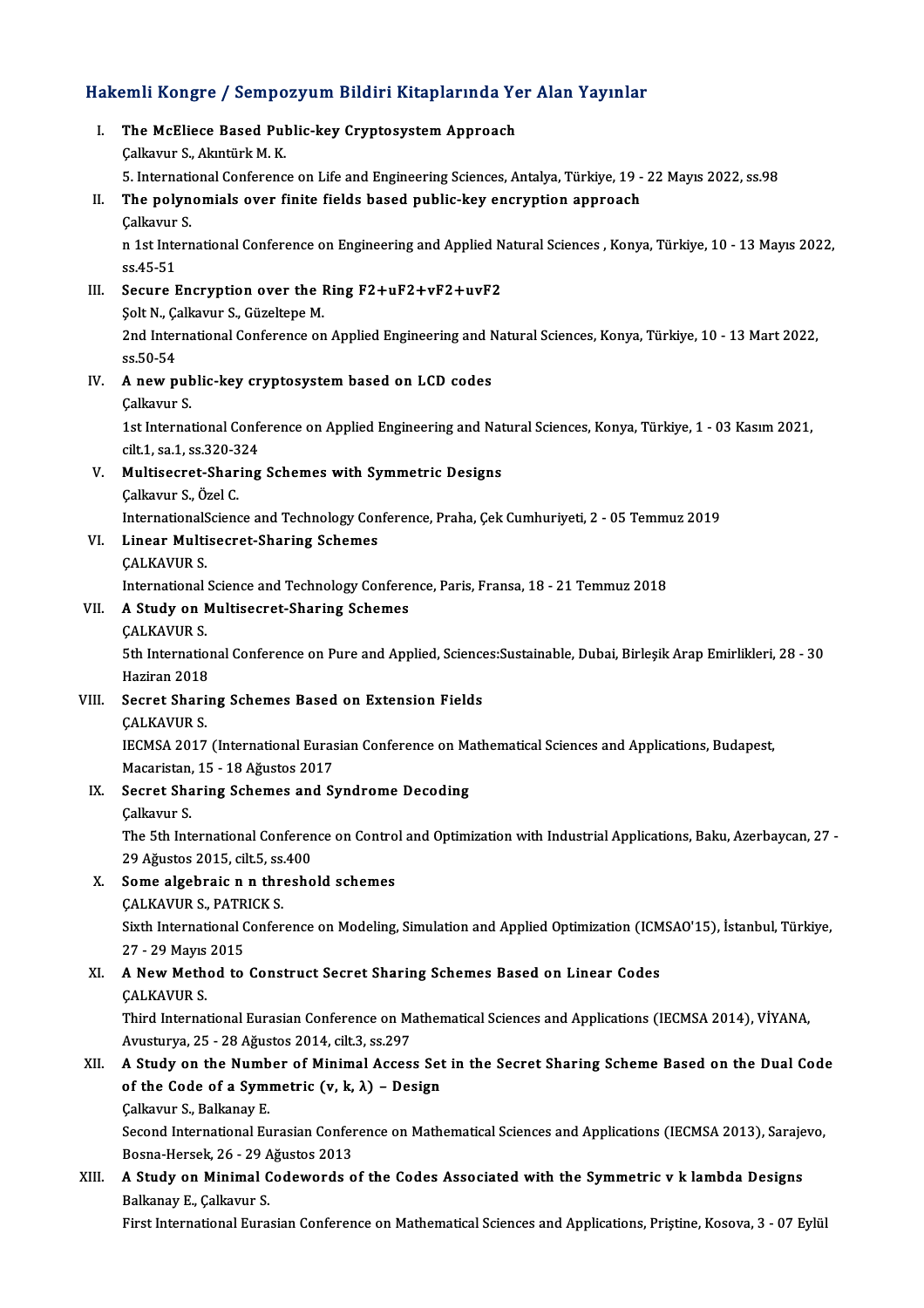## Bilimsel KuruluşlardakiÜyelikler / Görevler

Bilimsel Kuruluşlardaki Üyelikler / Görevler<br>5) International Engineering and Technology Institute (IETI), Şeref Üyesi, 2015 - Devam Ediyor , Türkiye<br>David Bublishing Company, Bilim Kurulu Üyesi, 2013 - Devam Ediyor, Ameri David David Star analysis alahr Oyommor / Gorovich<br>5) International Engineering and Technology Institute (IETI), Şeref Üyesi, 2015 - Devam Ediyor , T<br>David Publishing Company, Bilim Kurulu Üyesi, 2013 - Devam Ediyor , Amer 5) International Engineering and Technology Institute (IETI),<br>David Publishing Company, Bilim Kurulu Üyesi, 2013 - Devam<br>Türk Matematik Derneği, Üye, 2006 - Devam Ediyor , Türkiye<br>International Transactions on InformationS David Publishing Company, Bilim Kurulu Üyesi, 2013 - Devam Ediyor , Amerika Birleşik Devletleri<br>Türk Matematik Derneği, Üye, 2006 - Devam Ediyor , Türkiye<br>International Transactions on InformationScience (IEICE),, Üye, 201

### Bilimsel Hakemlikler

Bilimsel Hakemlikler<br>COMPUTER JOURNAL, SCI-E Kapsamındaki Dergi, Mayıs 2022<br>Seguritu and Privagu ESCI Kapsamındaki Dergi, Mayıs 2022 Saannoof Aunomanus<br>COMPUTER JOURNAL, SCI-E Kapsamındaki Dergi, Mayıs 2022<br>Security and Privacy, ESCI Kapsamındaki Dergi, Mayıs 2022<br>Security and Privacy, ESCI Kapsamındaki Dergi, Mart 2022 COMPUTER JOURNAL, SCI-E Kapsamındaki Dergi, Mayıs 202<br>Security and Privacy, ESCI Kapsamındaki Dergi, Mayıs 2022<br>Security and Privacy, ESCI Kapsamındaki Dergi, Mart 2022<br>JOURNAL OE MATHEMATICS, SCI Kapsamındaki Dergi, Mart Security and Privacy, ESCI Kapsamındaki Dergi, Mayıs 2022<br>Security and Privacy, ESCI Kapsamındaki Dergi, Mart 2022<br>JOURNAL OF MATHEMATICS, SCI Kapsamındaki Dergi. Mart 2022 Security and Privacy, ESCI Kapsamındaki Dergi, Mart 2022<br>JOURNAL OF MATHEMATICS, SCI Kapsamındaki Dergi, Mart 2022<br>SIGNAL PROCESSING-IMAGE COMMUNICATION, SCI Kapsamındaki Dergi, Şubat 2022<br>SIGNAL PROCESSING-IMAGE COMMUNICA JOURNAL OF MATHEMATICS, SCI Kapsamındaki Dergi, Mart 2022<br>SIGNAL PROCESSING-IMAGE COMMUNICATION, SCI Kapsamındaki Dergi, Şubat 2022<br>SIGNAL PROCESSING-IMAGE COMMUNICATION, SCI Kapsamındaki Dergi, Eylül 2021<br>DISCRETE ARRI IE SIGNAL PROCESSING-IMAGE COMMUNICATION, SCI Kapsamındaki Dergi, Şul<br>SIGNAL PROCESSING-IMAGE COMMUNICATION, SCI Kapsamındaki Dergi, Ey<br>DISCRETE APPLIED MATHEMATICS, SCI Kapsamındaki Dergi, Haziran 2021<br>SICNAL PROCESSING IMAG SIGNAL PROCESSING-IMAGE COMMUNICATION, SCI Kapsamındaki Dergi, Eylül 2021<br>DISCRETE APPLIED MATHEMATICS, SCI Kapsamındaki Dergi, Haziran 2021<br>SIGNAL PROCESSING-IMAGE COMMUNICATION, SCI Kapsamındaki Dergi, Mayıs 2021 European Journal Of Pure and Applied Mathematics, ESCI Kapsamındaki Dergi, Nisan 2021 SIGNAL PROCESSING-IMAGE COMMUNICATION, SCI Kapsamındaki Dergi, Mayıs 2021<br>European Journal Of Pure and Applied Mathematics, ESCI Kapsamındaki Dergi, Nisan 2021<br>Düzce University Journal of Science & Technology, Diğer İndeks European Journal Of Pure and Applied Mathematics, ESCI Kapsamındaki Dergi, Nisan<br>Düzce University Journal of Science & Technology, Diğer İndekslerce Taranan Dergi, Mart<br>SIGNAL PROCESSING-IMAGE COMMUNICATION, SCI Kapsamında Düzce University Journal of Science & Technology, Diğer İndekslerce Taranan De<br>SIGNAL PROCESSING-IMAGE COMMUNICATION, SCI Kapsamındaki Dergi, Mart 20<br>Punjab University Journal of Mathematics, ESCI Kapsamındaki Dergi, Şubat SIGNAL PROCESSING-IMAGE COMMUNICATION, SCI Kapsamındaki Dergi, Mart 2021<br>Punjab University Journal of Mathematics, ESCI Kapsamındaki Dergi, Şubat 2021<br>Sigma Journal of Engineering and Natural Sciences, ESCI Kapsamındaki De European Journal Of Pure and Applied Mathematics, ESCI Kapsamındaki Dergi, Aralık 2020 Sigma Journal of Engineering and Natural Sciences, ESCI Kapsamındaki Dergi, Ocak 2021<br>European Journal Of Pure and Applied Mathematics, ESCI Kapsamındaki Dergi, Aralık 2020<br>European Journal of Pure And Applied Mathematics, European Journal Of Pure and Applied Mathematics, ESCI Kapsamındaki<br>European Journal of Pure And Applied Mathematics, ESCI Kapsamındak<br>IEEE COMMUNICATIONS LETTERS, SCI Kapsamındaki Dergi, Eylül 2020<br>TURKISH JOURNAL OF MATH European Journal of Pure And Applied Mathematics, ESCI Kapsamındaki Der<sub>i</sub><br>IEEE COMMUNICATIONS LETTERS, SCI Kapsamındaki Dergi, Eylül 2020<br>TURKISH JOURNAL OF MATHEMATICS, SCI Kapsamındaki Dergi, Mayıs 2020<br>TURKISH JOURNAL IEEE COMMUNICATIONS LETTERS, SCI Kapsamındaki Dergi, Eylül 2020<br>TURKISH JOURNAL OF MATHEMATICS, SCI Kapsamındaki Dergi, Mayıs 2020<br>TURKISH JOURNAL OF ELECTRICAL ENGINEERING AND COMPUTER SCIENCES, SCI Kapsamındaki Dergi, Şu TURKISH JOURNAL OF MATHEMATICS, SCI Kapsamındaki Dergi, Mayıs 2020<br>TURKISH JOURNAL OF ELECTRICAL ENGINEERING AND COMPUTER SCIENCES, SCI Kapsan<br>European Journal of Pure and Applied Mathematics, ESCI Kapsamındaki Dergi, Ekim TURKISH JOURNAL OF ELECTRICAL ENGINEERING AND COMPUTER SCIENCES, SCI Ka<br>European Journal of Pure and Applied Mathematics, ESCI Kapsamındaki Dergi, Ekim 2<br>SIGNAL PROCESSING-IMAGE COMMUNICATION, SCI Kapsamındaki Dergi, Mayıs European Journal of Pure and Applied Mathematics, ESCI Kapsamındaki Dergi, Ekim 2018<br>SIGNAL PROCESSING-IMAGE COMMUNICATION, SCI Kapsamındaki Dergi, Mayıs 2018<br>Sigma Journal of Engineering and Natural Sciences, ESCI Kapsamı SIGNAL PROCESSING-IMAGE COMMUNICATION, SCI Kapsamındaki Dergi, Mayıs 2018<br>Sigma Journal of Engineering and Natural Sciences, ESCI Kapsamındaki Dergi, Haziran 2016<br>APPLIED MATHEMATICS & INFORMATION SCIENCES, SCI-E Kapsamınd Sigma Journal of Engineering and Natural Sciences, ESCI Kapsamındaki Dergi, Haziran 2016<br>APPLIED MATHEMATICS & INFORMATION SCIENCES, SCI-E Kapsamındaki Dergi, Ekim 2015<br>Journal of Computer Technology and Applications, Diğe Journal of Computer Technology and Applications, Diğer İndekslerce Taranan Dergi, Kasım 2013<br>Etkinlik Organizasyonlarındaki Görevler

Etkinlik Organizasyonlarındaki Görevler<br>Çalkavur S., 1) ISAS 2018 (International Symposium on Recent Advances in Vocational Sciences), Bilimsel Kongre<br>Sempoguum Organizesyonu, Antelye Türkiye Nigan 2018 Semmin Organizasyonia: maani dorovici<br>Çalkavur S., 1) ISAS 2018 (International Symposium on Re<br>Sempozyum Organizasyonu, Antalya, Türkiye, Nisan 2018 Sempozyum Organizasyonu, Antalya, Türkiye, Nisan 2018<br>Atıflar

ToplamAtıf Sayısı (WOS):25 h-indeksi (WOS):3

### Burslar